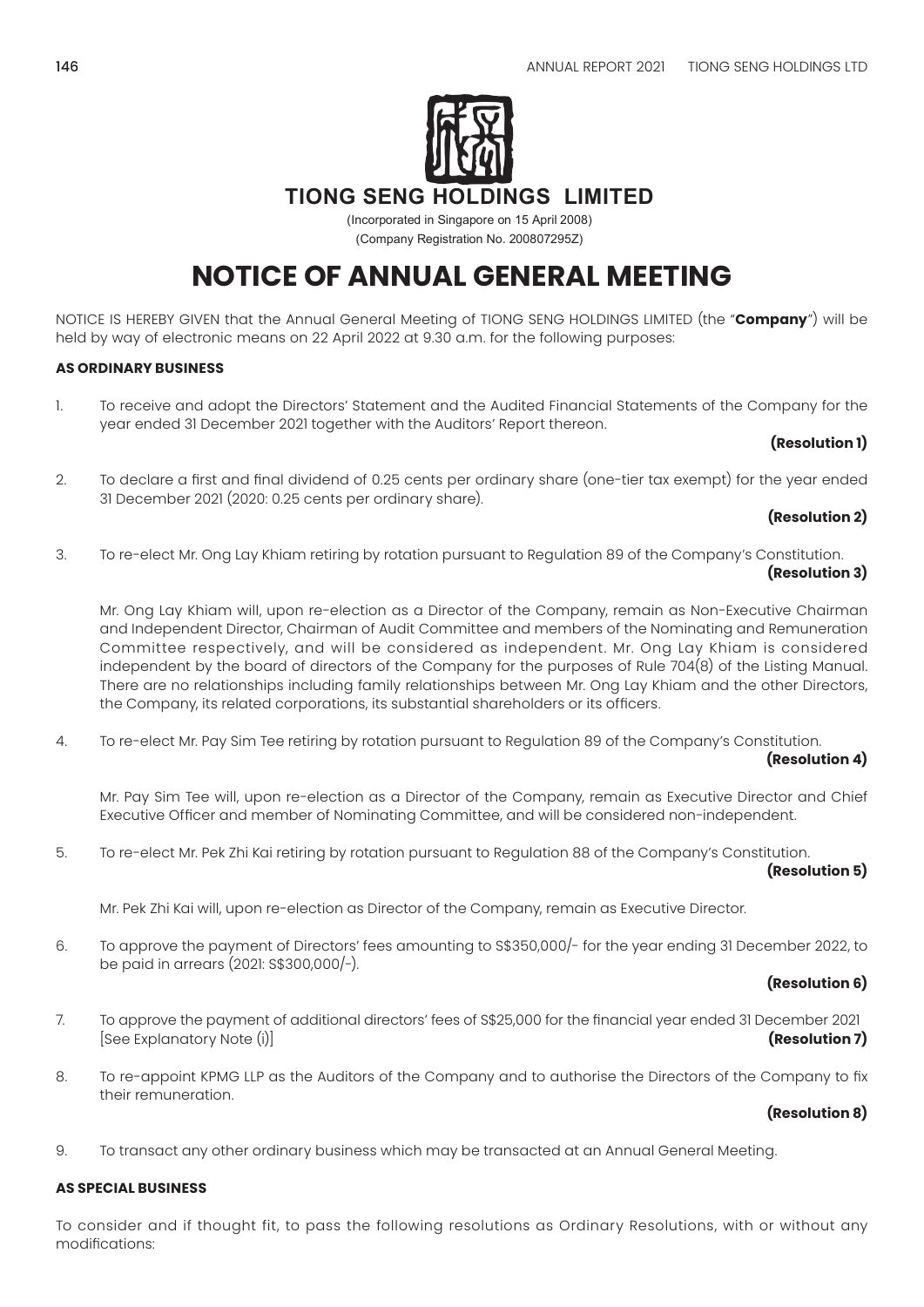#### **10. AUTHORITY TO ISSUE SHARES**

That pursuant to Section 161 of the Companies Act 1967 of Singapore, and Rule 806 of the Listing Manual of the Singapore Exchange Securities Trading Limited (the "**SGX-ST**"), the Directors of the Company be authorised and empowered to:

- (a)(i) issue shares in the Company (the "**shares**") whether by way of rights, bonus or otherwise; and/or
	- (ii) make or grant offers, agreements or options (collectively, "**Instruments**") that might or would require shares to be issued, including but not limited to the creation and issue of (as well as adjustments to) options, warrants, debentures or other instruments convertible into shares,

at any time and upon such terms and conditions and for such purposes and to such persons as the Directors of the Company may in their absolute discretion deem fit; and

(b) (notwithstanding the authority conferred by this Resolution may have ceased to be in force) issue shares in pursuance of any Instruments made or granted by the Directors of the Company while this Resolution was in force,

#### provided that:

- (1) the aggregate number of shares (including shares to be issued in pursuance of the Instruments, made or granted pursuant to this Resolution) to be issued pursuant to this Resolution shall not exceed 50% of the total number of issued shares (excluding treasury shares and subsidiary holdings) in the capital of the Company (as calculated in accordance with sub-paragraph (2) below), of which the aggregate number of shares to be issued other than on a pro rata basis to shareholders of the Company shall not exceed 20% of the total number of issued shares (excluding treasury shares and subsidiary holdings) in the capital of the Company (as calculated in accordance with sub-paragraph (2) below);
- (2) (subject to such manner of calculation as may be prescribed by the SGX-ST) for the purpose of determining the aggregate number of shares that may be issued under sub-paragraph (1) above, the total number of issued shares (excluding treasury shares and subsidiary holdings) shall be based on the total number of issued shares (excluding treasury shares and subsidiary holdings) in the capital of the Company at the time of the passing of this Resolution, after adjusting for:
	- (I) new shares arising from the conversion or exercise of any convertible securities;<br>(II) new shares arising from the exercise of share options or vesting of share av
	- new shares arising from the exercise of share options or vesting of share awards which are outstanding or subsisting at the time of the passing of this Resolution; and
	- (III) any subsequent bonus issue, consolidation or subdivision of shares;
- (3) in exercising the authority conferred by this Resolution, the Company shall comply with the provisions of the Listing Manual of the SGX-ST for the time being in force (unless such compliance has been waived by the SGX-ST) and the Constitution of the Company; and
- (4) unless revoked or varied by the Company in a general meeting, such authority shall continue in force until the conclusion of the next Annual General Meeting of the Company or the date by which the next Annual General Meeting of the Company is required by law to be held, whichever is earlier.<br>[**Resolution 9]** (Resolution)  $[See$  Explanatory Note (ii)

#### **11. RENEWAL OF THE SHARE BUY-BACK MANDATE**

That:

(a) for the purposes of Sections 76C and 76E of the Companies Act 1967 of Singapore (the "**Act**"), the exercise by the Directors of the Company of all the powers of the Company to purchase or otherwise acquire issued ordinary shares in the capital of the Company (the "**Shares**") not exceeding in aggregate the Maximum Limit (as hereafter defined), at such price or prices as may be determined by the Directors of the Company from time to time up to the Maximum Price (as hereinafter defined), whether by way of: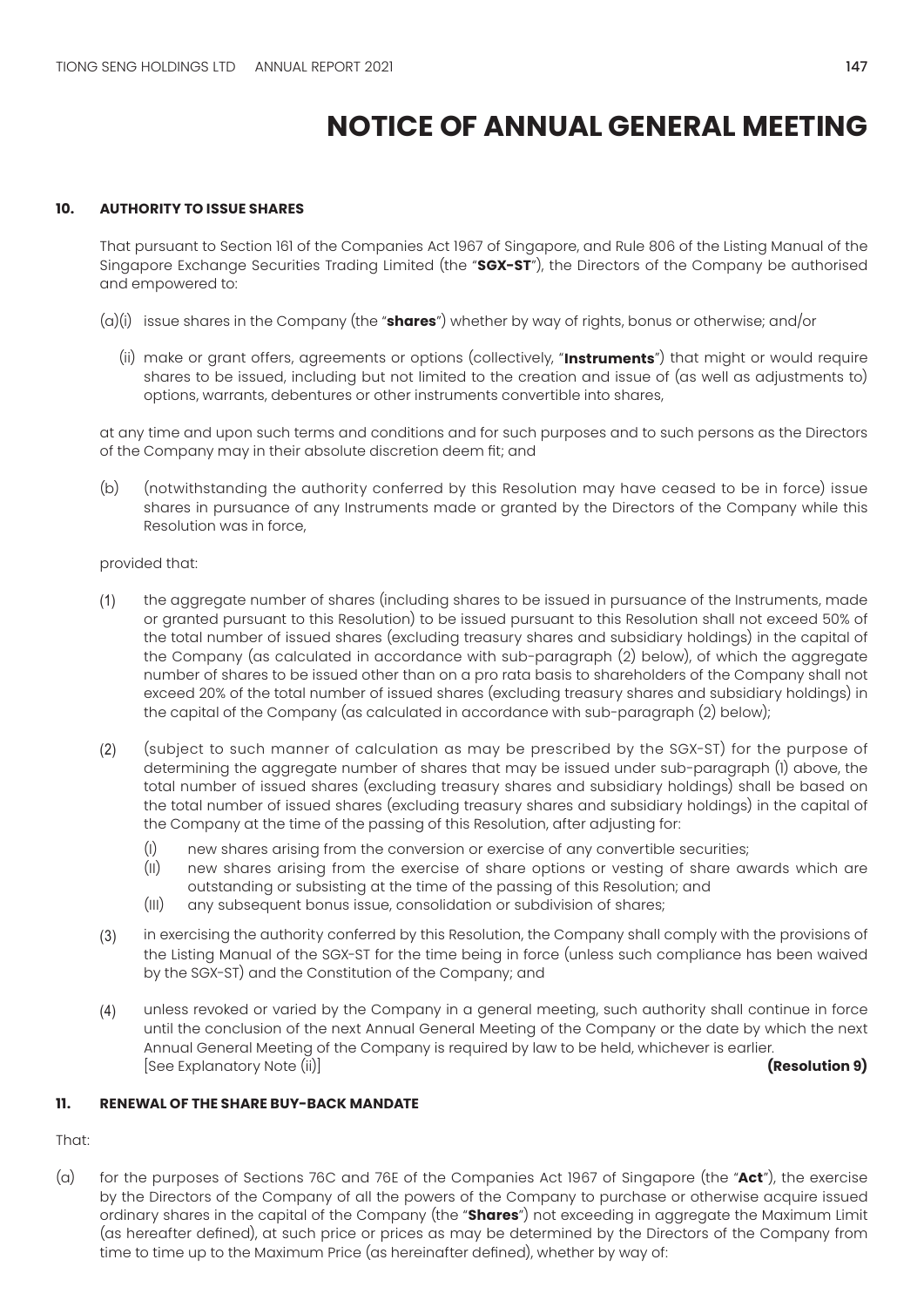- (i) on-market purchases through the SGX-ST's ready market or, as the case may be, any other stock exchange on which the Shares may for the time being be listed and quoted ("**Other Exchange**"), through one or more duly licensed stockbrokers appointed by the Company for such purpose (the "**On-Market Share Buy-Back**") and/or
- (ii) off-market purchases (if effected otherwise than on the SGX-ST) in accordance with any equal access scheme(s) as defined in Section 76C of the Act as may be determined or formulated by the Directors as they may consider fit and in the best interests of the Company, which scheme(s) shall satisfy all the conditions prescribed by the Companies Act and the Listing Manual (the "**Off-Market Share Buy-Back**"),

and otherwise in accordance with all other laws, regulations and rules of the SGXST or, as the case may be, Other Exchange, as may for the time being be applicable, be and is hereby authorised and approved generally and unconditionally (the "**Share Buy-Back Mandate**");

- (b) unless varied or revoked by the Company in a general meeting, the authority conferred on the Directors of the Company pursuant to the Share Buy-Back Mandate may be exercised by the Directors of the Company at any time and from time to time during the period commencing from the passing of this resolution and expiring on the earliest of:
	- (i) the date on which the next Annual General Meeting of the Company is held;
	- (ii) the date by which the next Annual General Meeting of the Company is required by law to be held; or
	- (iii) the date on which purchases and acquisitions of Shares pursuant to the Share Buy-Back Mandate are carried out to the full extent mandated.
- (c) in this resolution:

"**Maximum Limit**" means the number of Shares representing ten per cent (10%) of the total issued ordinary share capital of the Company ascertained as at the date of the passing of this resolution unless the Company has effected a reduction of the share capital of the Company in accordance with the applicable provisions of the Act at any time during the Relevant Period (as defined hereinafter), in which event the issued ordinary share capital of the Company shall be taken to be the amount of the issued ordinary share capital of the Company as altered (excluding any treasury shares and subsidiary holdings that may be held by the Company from time to time);

"**Relevant Period**" means the period commencing from the date of the Annual General Meeting at which the proposed renewal of the Share Buy-Back Mandate is approved, and expiring on the date the next annual general meeting of the Company is held or is required by law to be held, or until it is varied or revoked by the Company in general meeting, after the date of the passing of this resolution (whichever is the earliest);

"**Maximum Price**" in relation to a Share to be purchased, means the purchase price (excluding related brokerage, commission, stamp duties, clearance fees, applicable goods and services tax and other related expenses) not exceeding:

- (i) in the case of an On-Market Share Buy-Back, 105% of the Average Closing Market Price of the Shares; and
- (ii) in the case of an Off-Market Share Buy-Back, 120% of the Average Closing Market Price of the Shares,

where:

"**Average Closing Market Price**" means the average of the closing market prices of the Shares over the last five (5) market days on which transactions in the Shares were recorded before the day on which the purchases are made, and deemed to be adjusted for any corporate action that occurs during the relevant five (5)-day period and the day on which the purchases are made; and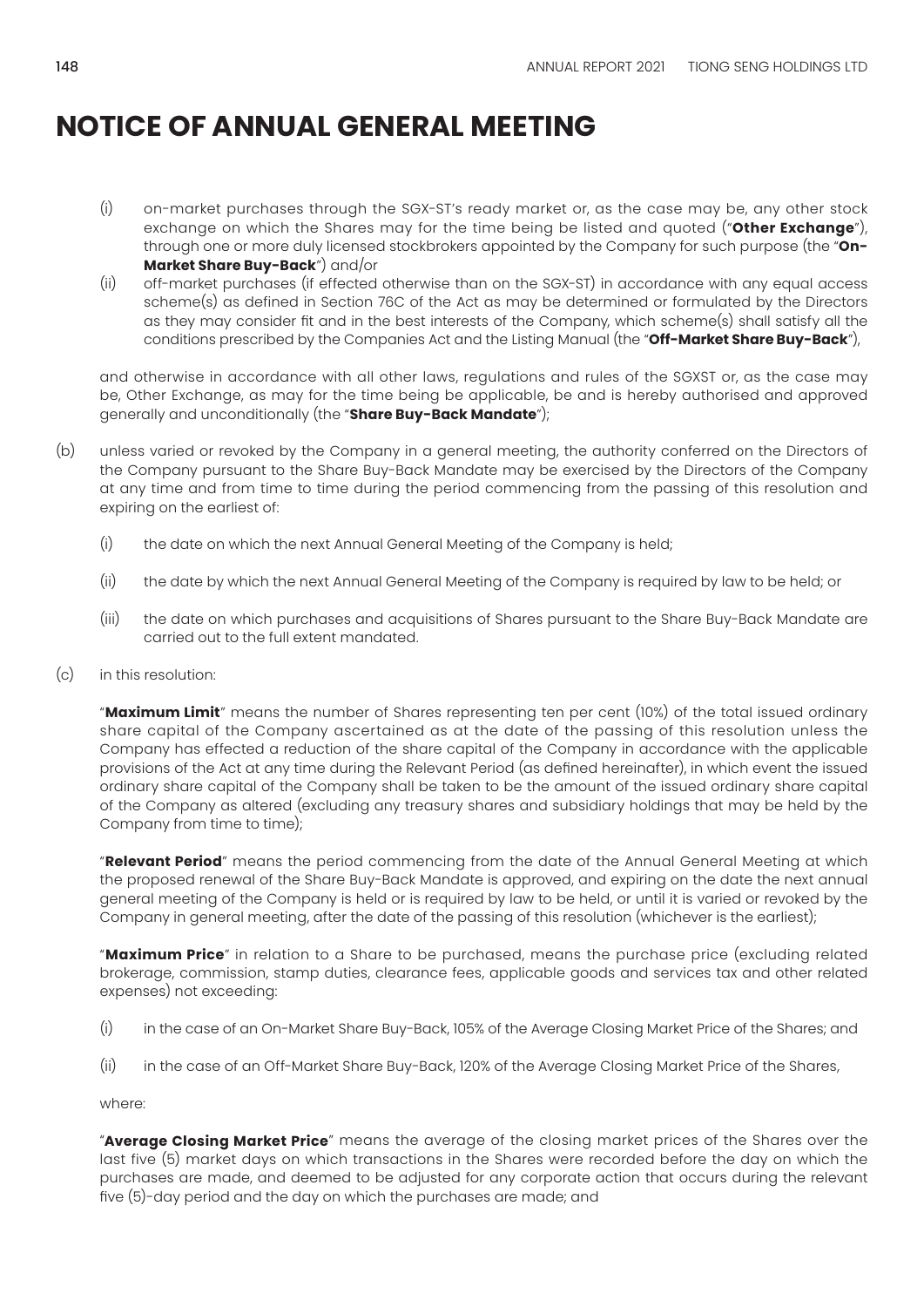(d) the Directors of the Company be and are hereby authorised to complete and do all such acts and things (including executing such documents as may be required) as they may consider expedient or necessary to give effect to the transactions contemplated by this resolution. [See Explanatory Note (iii)] (Resolution 10)

## **12. RENEWAL OF THE INTERESTED PERSON TRANSACTIONS MANDATE**

That:

- (a) approval be and is hereby given, for the purposes of Chapter 9 of the Listing Manual of the SGX-ST, for the Company, its subsidiaries and associated companies that are considered to be entities at risk under Chapter 9 of the Listing Manual of the SGX-ST, or any of them to enter into any of the transactions falling within the types of Interested Person Transactions as set out in section 3 of the appendix to this Notice of Annual General Meeting (the "**Appendix**") with any party who is of the class of Interested Persons described in the Appendix, provided that such transactions are carried out in the normal course of business, at arm's length and on commercial terms and in accordance with the guidelines and review procedures for Interested Person Transactions as set out in the Appendix (the "**IPT Mandate**");
- (b) the IPT Mandate shall, unless revoked or varied by the Company in a general meeting, continue in force until the conclusion of the next Annual General Meeting of the Company; and
- (c) the Directors of the Company be and are hereby authorised to complete and do all such acts and things (including executing all such documents as may be required) as they may consider necessary, desirable or expedient to give effect to the IPT Mandate. [See Explanatory Note (iv)] **(Resolution 11)**

By Order of the Board

Lai Foon Kuen Company Secretary

Singapore, 7 April 2022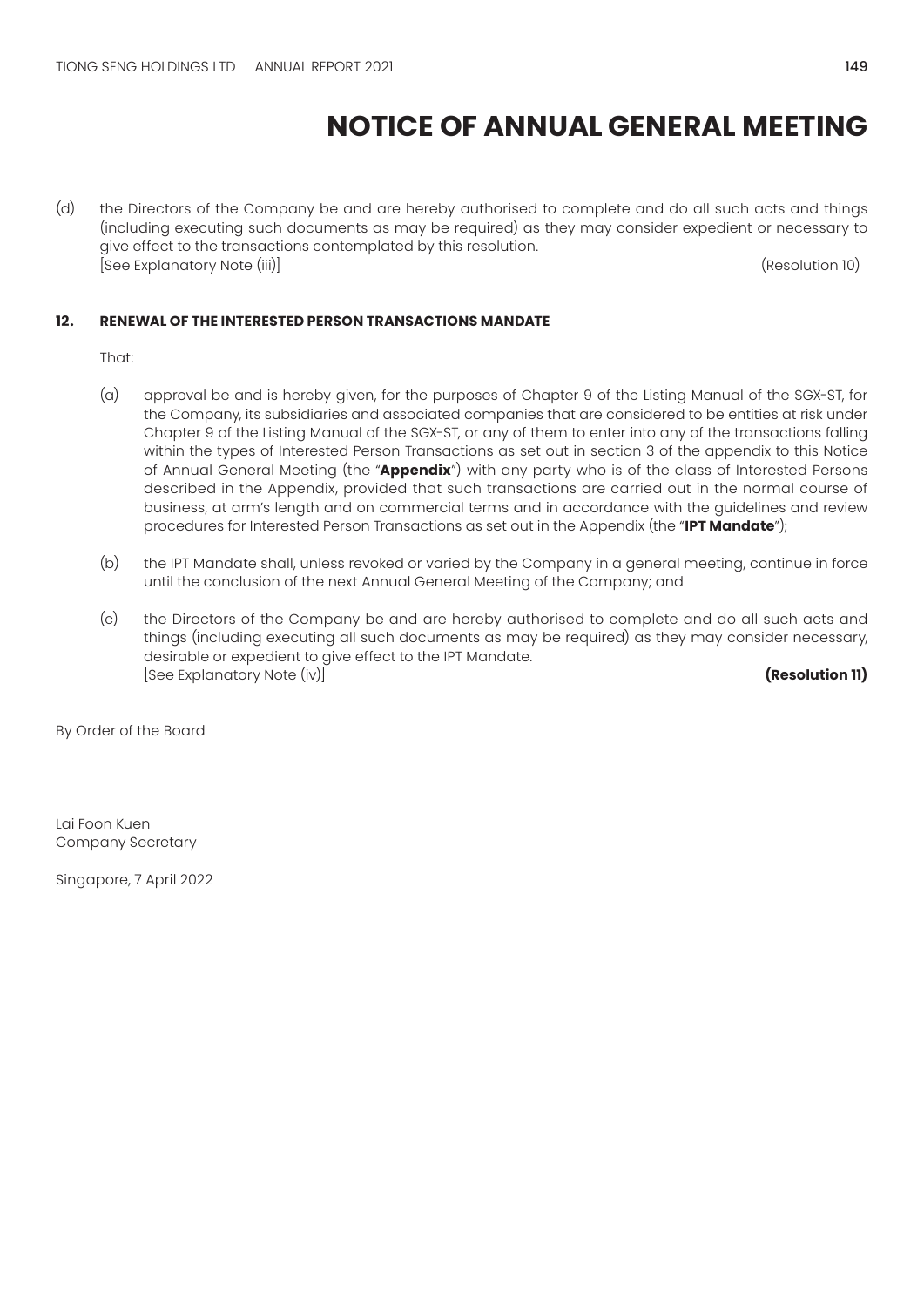### **Explanatory Notes on Resolutions to be passed:**

- (i) Ordinary Resolution 7 At the annual general meeting ("**AGM**") of the Company held on 22 April 2021, shareholders approved an amount of S\$300,000/- as directors' fees for the financial year ending 31 December 2021, to be paid quarterly in arrears. The additional directors' fees of S\$25,000 proposed to be approved at this AGM arose due to the appointment of Mr Pek Zhi Kai as an executive director of the Company during the financial year ended 31 December 2021. The appointment of Mr Pek Zhi Kai as an executive director of the Company took effect from 1 July 2021.
- (ii) Ordinary Resolution 9, if passed, will empower the Directors of the Company, effective until the conclusion of the next Annual General Meeting of the Company, or the date by which the next Annual General Meeting of the Company is required by law to be held or such authority is varied or revoked by the Company in a general meeting, whichever is the earlier, to issue shares, make or grant Instruments convertible into shares and to issue shares pursuant to such Instruments, up to a number not exceeding, in total, 50% of the total number of issued shares (excluding treasury shares and subsidiary holdings) in the capital of the Company, of which up to 20% may be issued other than on a pro rata basis to shareholders.

For determining the aggregate number of shares that may be issued, the total number of issued shares (excluding treasury shares and subsidiary holdings) will be calculated based on the total number of issued shares (excluding treasury shares and subsidiary holdings) in the capital of the Company at the time this Ordinary Resolution is passed, after adjusting for new shares arising from the conversion or exercise of any convertible securities or share options or vesting of share awards which are outstanding or subsisting at the time when this Ordinary Resolution is passed, and any subsequent bonus issue, consolidation or subdivision of shares.

- (iii) Ordinary Resolution 10, if passed, will empower the Directors, from the date of the above Meeting until the next Annual General Meeting is held or is required by law to be held, or until it is varied or revoked by the Company in general meeting, whichever is earlier, to purchase or otherwise acquire issued ordinary Shares of the Company by way of On-Market Share Buy-Backs or Off-Market Share Buy-Backs of up to the Maximum Limit at the Maximum Price in accordance with the terms and conditions set out in the Appendix to this Notice of Annual General Meeting, the Act and the Listing Manual of the SGX-ST. Please refer to the Appendix to this Notice of Annual General Meeting for more details.
- (iv) Ordinary Resolution 11, if passed, renew the general mandate approved by the Shareholders of the Company on 22 April 2021 to enable the Company, its subsidiaries and associated companies, or any of them, to enter into certain types of recurrent transactions of a revenue or trading nature or those necessary for its day-today operations with the specified classes of persons who are considered to be interested persons for the purposes of Chapter 9 of the Listing Manual, and which is proposed to be renewed in the manner and on the terms set out in the Appendix. This authority will, unless previously revoked or varied by the Company at a general meeting, expire at the conclusion of the next Annual General Meeting of the Company.

#### **Notes:**

1. Pursuant to the COVID-19 (Temporary Measures) (Alternative Arrangements for Meetings for Companies, Variable Capital Companies, Business Trusts, Unit Trusts and Debenture Holders) Order 2020 (as amended from time to time), the Company has the option to hold a virtual meeting, even where the Company is permitted under safe distancing to hold a physical meeting. Pursuant to the current Covid-19 situation and the Company's efforts to minimise physical interactions and Covid-19 transmission risk to a minimum, the AGM (the "**Meeting or AGM**") will be held by way of electronic means and members of the Company will be unable to attend the AGM in person. Printed copies of this Notice will not be sent to members. Instead, this Notice will be sent to members by electronic means via publication on the SGXNET and the Company's corporate website at www.tiongseng.com.sg/.